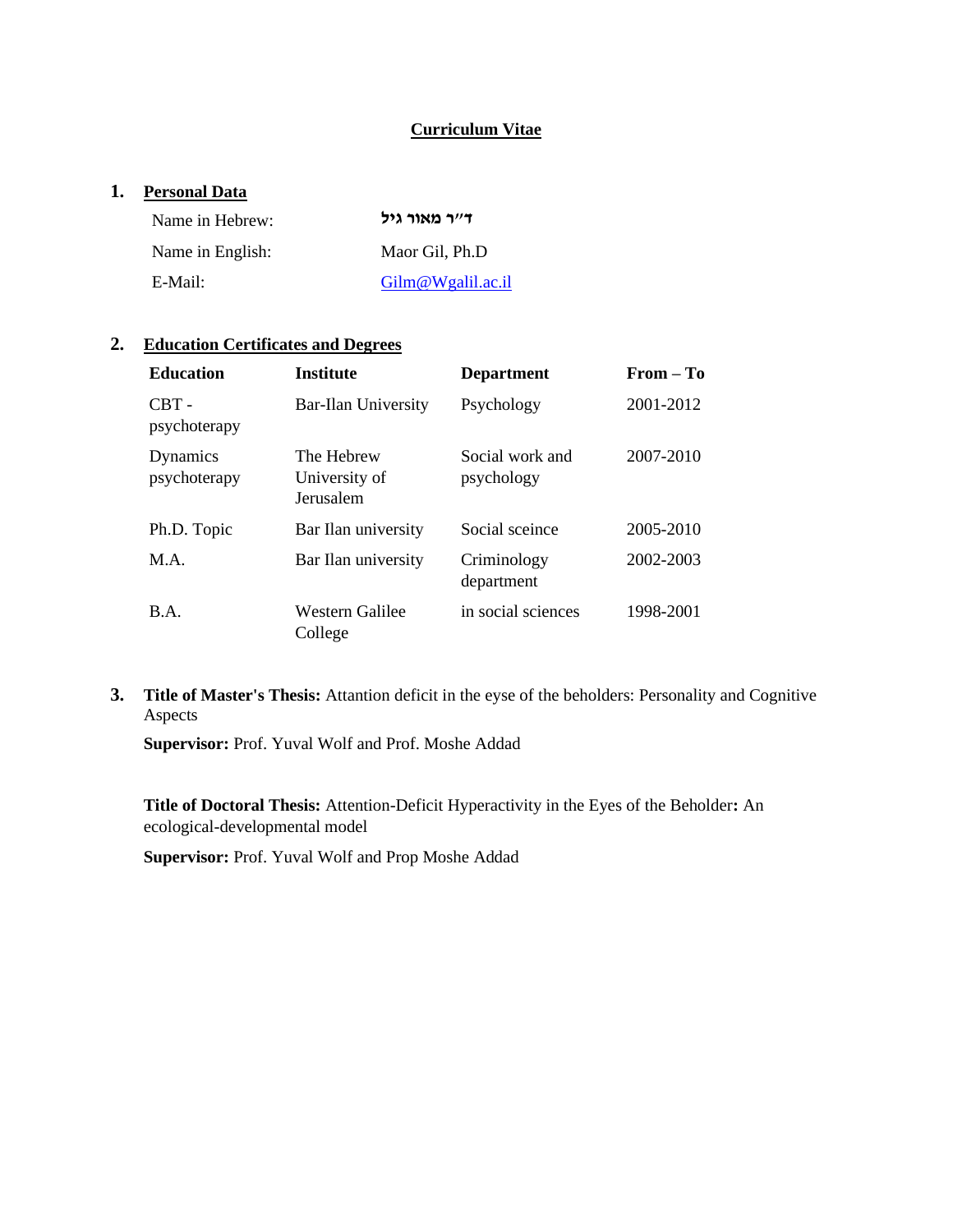### **4. Academic Ranks**

| Rank     | % Position | From - To    | Institute                |
|----------|------------|--------------|--------------------------|
| lecturer | 100%       | 2014-Present | Western Galilee College, |
|          |            |              | Department of Education  |

#### **5. Active Participation in Conferences (Only from 2001)**

- Since 2011 Founder of the annual national conference at Western Galilee College of Bar-Ilan University: "Learning, Learning Disabilities, and ADHD". The conference, which is the largest in Northern Israel on this topic, has taken place annually since 2011. Coordination of the topic of ADHD, including a medical session, and regular speaker at the conference.
- Since 2018 Chairman of the steering committee of the conference "listen To Attention" - An annual conference dealing with attention deficit disorder in Ultra-Orthodox society. The conference is scheduled for July. I am also lecturing every congress.
- Since 2018 Member of the steering committee of the conference "Youth Chance" An annual conference dealing with dropout prevention and treatment of at-risk youth in ultra-Orthodox society. The conference is scheduled for July. I am also lecturing every congress.
- July 20, 2016 Lecture on integration of pupils with ADHD in ultra-Orthodox boys at elementary schools and at high schools. Conference of the "Official Unrecognized" school system of Jerusalem.
- April 11, 2016 Workshop to train doctors and other care providers in application of the MOXO assessment in diagnosis of ADHD: analyzing the results of the MOXO assessment while adapting the implications of the results to the client's life, as an aid in formulating a treatment plan. Participating as a specialist in formulating treatment plans for children and youth with ADHD. Haifa.
- April 7, 2016 Lecture in a workshop for application of the MOXO in diagnosis and treatment of children with ADHD. Also, panelist lecturer as an attention expert, on the advantages of working with divided attention in the modern age. The annual international conference of the Israel Psychiatric Association, "ADHD – A View to the Future," Tel Aviv.
	- June 2015 Lecture on functional measurement of phobias and anxiety among children with ADHD, and changes in the measurement results as a result of CBT treatment. Information Integration Theory (IIT) conference, Western Galilee College.
	- April 2015 Developed a session about research into learning disabilities and ADHD in the Galilee Suburbs. As part of the session, lectured on the topic "Change in Anxiety Schema Among Adults with ADHD as a Function of Proximity to a Conflict Zone and as a Function of CBT – Research Findings." Seventeenth Galilee Research Conference", Tel Hai Academic College.
	- May 2012 Lecture on "Attention and Reading." Conference for Presentation of Research Papers, Tel Hai Academic College.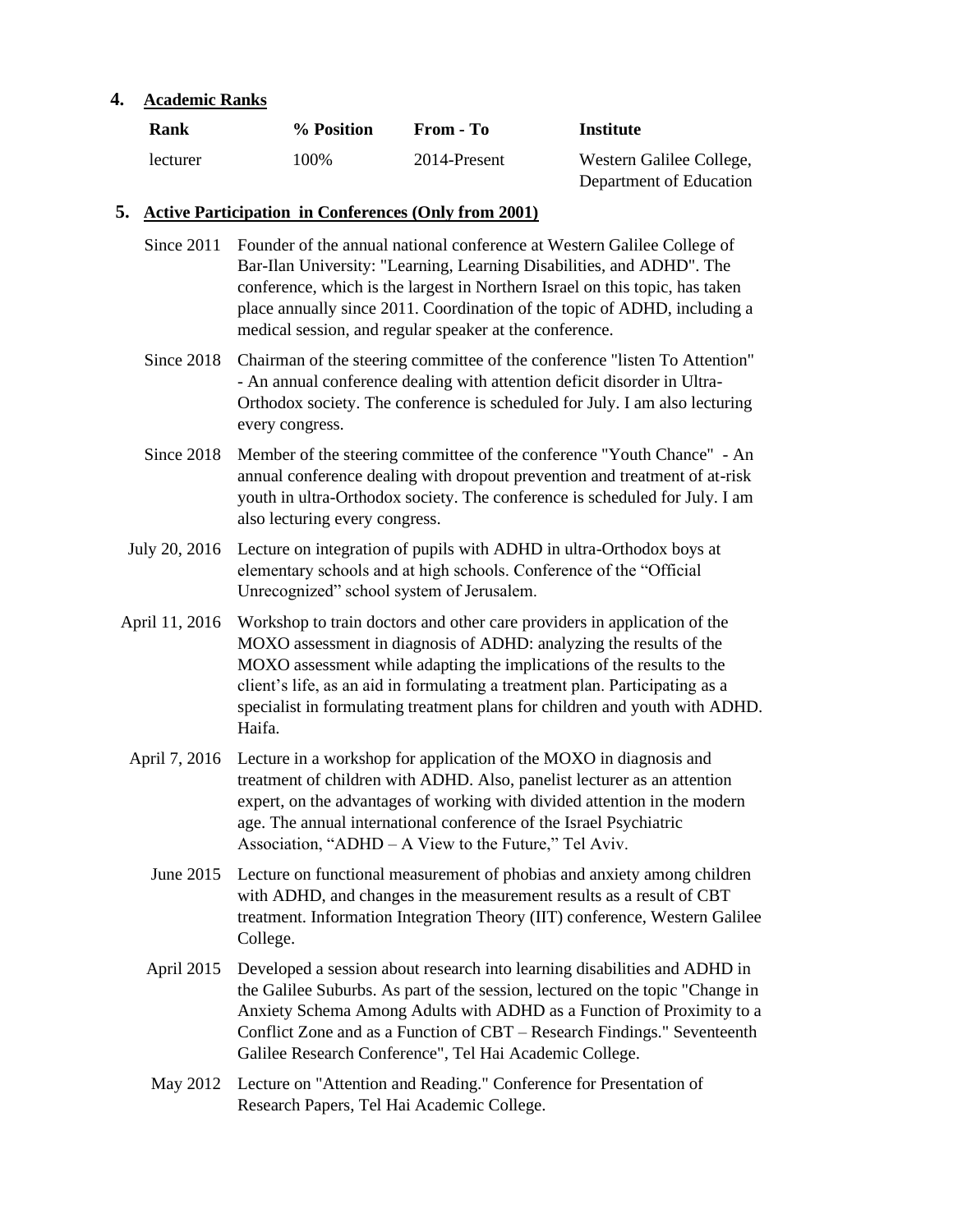| 2010             | December Lecture on "Early Signs of ADHD at the Preschool Age." In-service training<br>for paramedical and Child Development Center care staff, Training Center<br>of the Meuhedet Health Fund, Ramat Gan.                                                                   |
|------------------|------------------------------------------------------------------------------------------------------------------------------------------------------------------------------------------------------------------------------------------------------------------------------|
| November<br>2010 | Participation on an expert panel to discuss the status of the special education<br>teacher in Northern Israel. Third Conference of Young Israelis, Akko.                                                                                                                     |
| June $2010$      | Lecture on "The ADHD Pupil in the School." Conference of Principals in<br>the Arab Sector, Tiberias.                                                                                                                                                                         |
| November<br>2008 | Lecture on social functioning of individuals with ADHD. Study Day on<br>"Identification, Diagnosis, Treatment, and Cong with Children with<br>ADHD," Local Authority of Pardes Hanna-Karkur,                                                                                 |
| October 2007     | Lecture on "Empowerment of ADHD Individuals Through Executive<br>Functions." Study day, "Ritalin and Concerta," sponsored by the Maytav<br>NPO of the Upper Galilee. Rosh Pina.                                                                                              |
| April 2007       | Lecture on "Parents of Children with ADHD: Dealing with the School."<br>Conference on "Educational and Family Environments of Children with<br>ADHD," sponsored by the ADHD clinic of Geha Hospital, Clalit Health<br>Fund. Conference took place at Rambam Hospital, Haifa. |
| March 2007       | Lecture on "Emotional and Social Development of Children with ADHD."<br>Annual Academic Conference for Presentation of Research Papers, Bar-Ilan<br>University.                                                                                                              |

### **6. Positions Held**

| <b>From-To</b> | Institute                      | <b>Position</b>  | % Position |
|----------------|--------------------------------|------------------|------------|
| 2010           | Westen galile colladge Lacture |                  | 100%       |
| 2011           | Tel hai Colladge               | External teacher | 50%        |

# **7. Scientific Areas of Specialization**

- Attention deficit hyperactivity disorder.
- The education and special education in orthodox-Jewish society
- Emotional aspects of learning disabilities.
- Effectiveness of interventions in cognitive behavioral therapy.
- Cognitive function Attention, executive functions and emotions.
- Moral judgment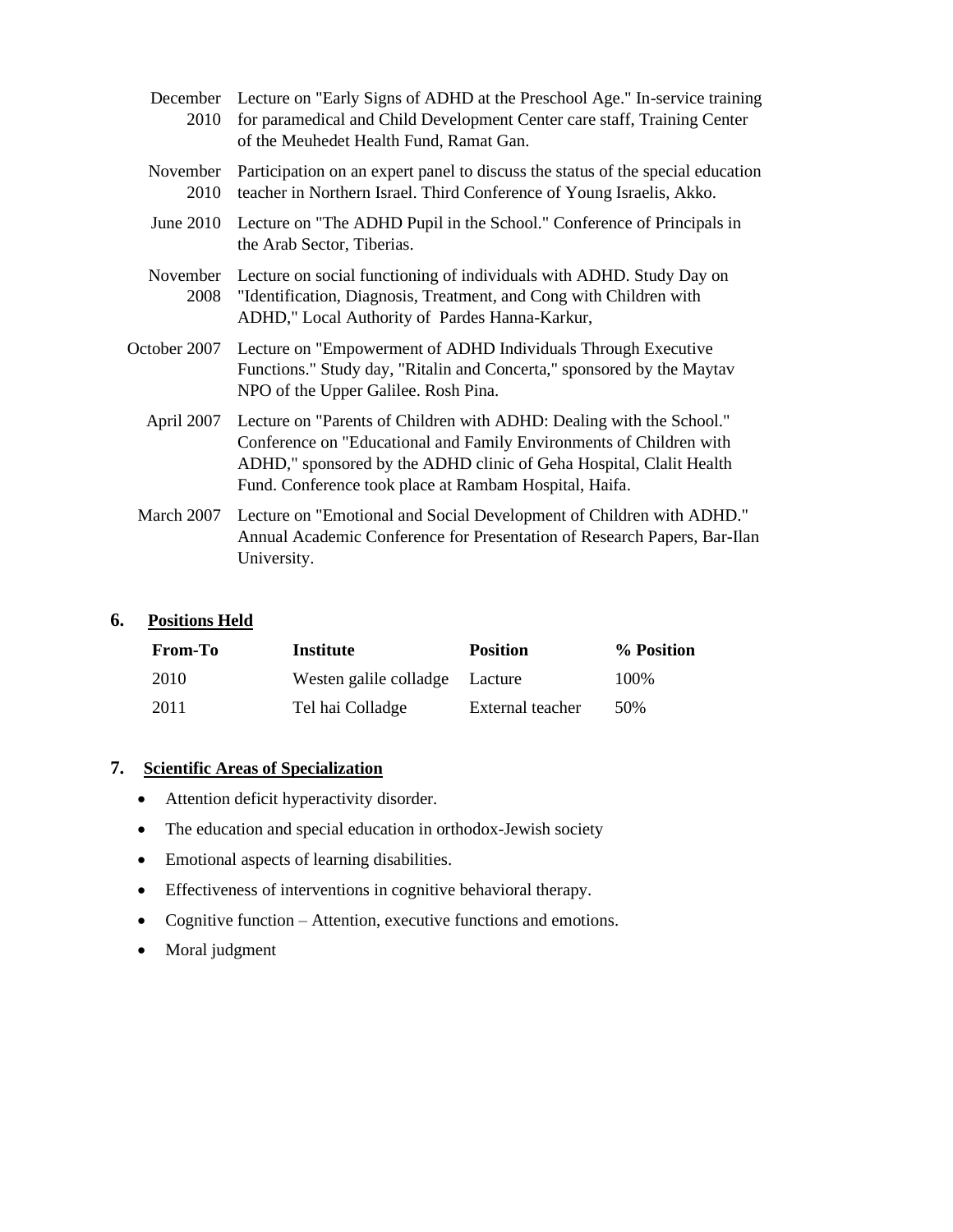### **8. Miscellaneous**

- 2016-present Member, Israel Association for ADHD. Professional member in the fields of CBT therapy for ADHD and placement of case managers in the school system.
- 2015–present Member as CBT therapist, Israeli Association for Behavioral and Cognitive Psychotherapy. In process of becoming an expert member in CBT therapy for ADHD.
- 2007–present Board member and active member of the Israeli Organization for ADHD. Member of the Education Committee, which provides work plans to educational institutions.